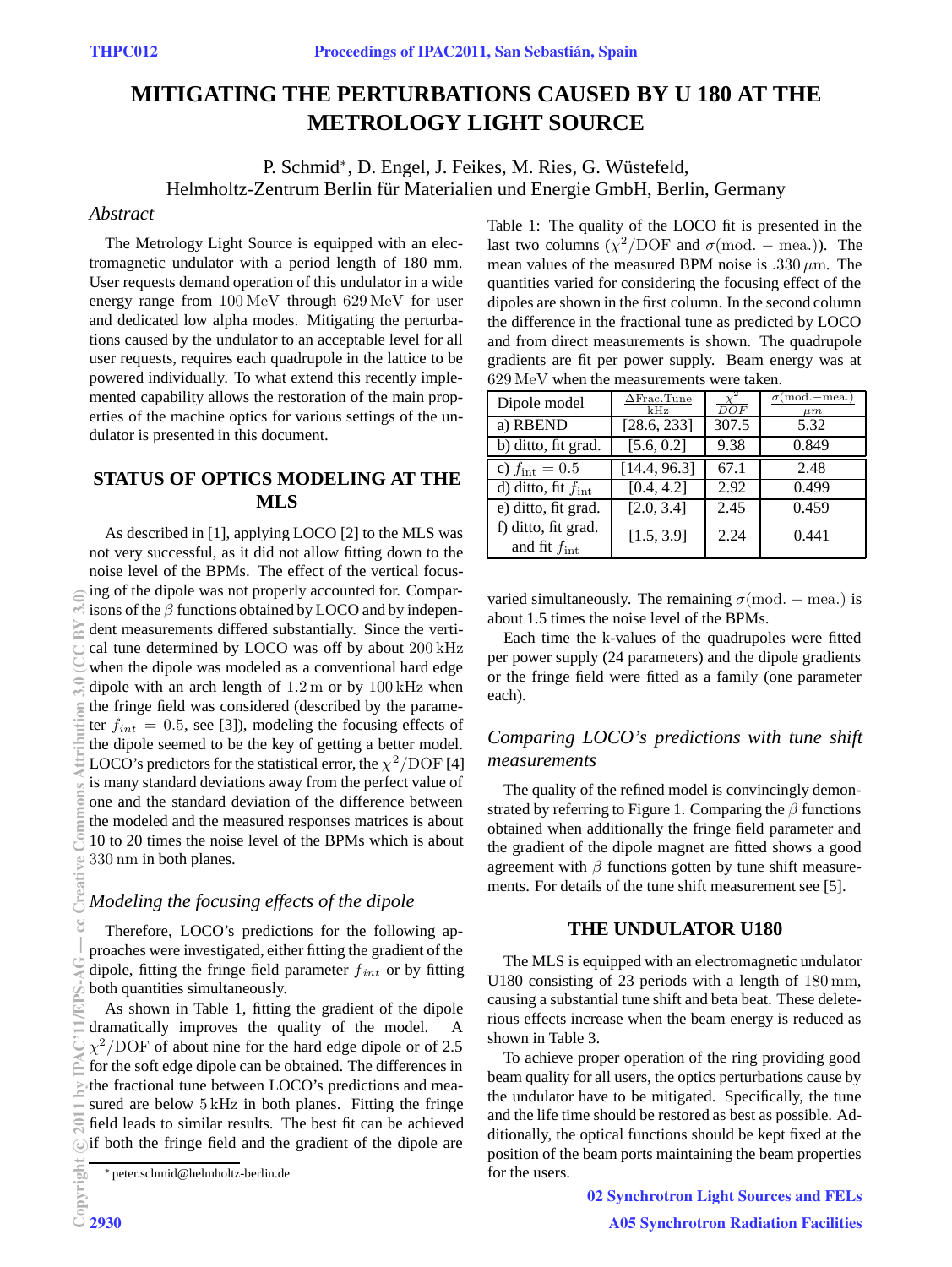

Figure 1: Comparison of the optical functions for the user mode at 629 MeV obtained from LOCO and by tune shift measurements.

Table 2: Beta beat and tune shifts caused by operating U180, for various beam energies.

| Energy | $\Delta {\nu}_u$ | Beta beat |           |
|--------|------------------|-----------|-----------|
| MeV    |                  | max [%]   | RMS $[%]$ |
| 629    | 0.034            | 18        | 11        |
| 450    | 0.060            | 34        | 20        |
| 200    | 0.223            | 360       | 96        |

#### *Modeling the focusing effects of the undulator*

The impact of the undulator was modeled in two steps: First, the machine optics was determined utilizing LOCO when the undulator was off. The approach labeled f) in Table 1 was chosen for obtaining the model. In the second step, a measurement was taken with the undulator turned on. During the following LOCO analysis only the model of the undulator was varied. All other parameters fitted in the first step remained fixed. The undulator is modeled as a succession of 23 units. Each consists of four SBENDs describing the sinusoidal dipole field. In the fit the bending angle and the angles of the faces are fitted as a single parameter.

The model obtained by the procedure outlined above is subesequently used for determining the quadrupole settings required for a specific compensating scheme.

# *Schemes for mitigating the optics perturbations caused by the undulator U180*

Schemes investigated for mitigating the perturbations caused by the undulator U180 at a beam energy of 629 MeV include:

• Generating a local vertical tune shift of the same value as caused by the undulator at the location opposite the

undulator and restoring the tune by the global tune bump (*opposite tune*).

- First, fix the tune employing all focusing and defocusing quadrupoles excluding the ones located next to the undulator. Secondly, restore the  $\beta$  functions in the center of the straight opposite the undulator utilizing the quadrupoles next to the undulator and finally restore the tune with the global tune bump (*first tune then beta*).
- Setting the  $\alpha$  functions to the values of the unperturbed optics and additionally trying to restore the  $\beta$ functions at the critical locations as best as possible while keeping the original tune fixed (*alpha matching*).
- Using the global tune bump for restoring the tune to the unperturbed value (*tune bump*).

# *Comparison of the lifetimes obtained for the schemes investigated*

The  $\beta$  functions obtained for the procedures listed are shown in Figures 2 and 3. All of these functions are the outcome of a LOCO analysis.



Figure 2: The horizontal  $\beta$  functions for the compensation schemes investigated were obtained from a calibrated optics. The quadrupole values and the bending radius of the undulator were obtained by a LOCO analysis at 629 MeV. The compensation schemes are as listed in Table 3.

A compilation of the the life times obtained for each of these schemes at a beam energy of 629 MeV at a beam current of about 135 mA is shown in Table 3.

Since for three of these schemes the life time is roughly the same and the mode termed *alpha matching* minimizes the undulator-driven beta beat, it will be implemented as default for the tune feed forward.

Furthermore, for energies of 450 MeV and 200 MeV this scheme could be implemented (see Figures 4 and 5).